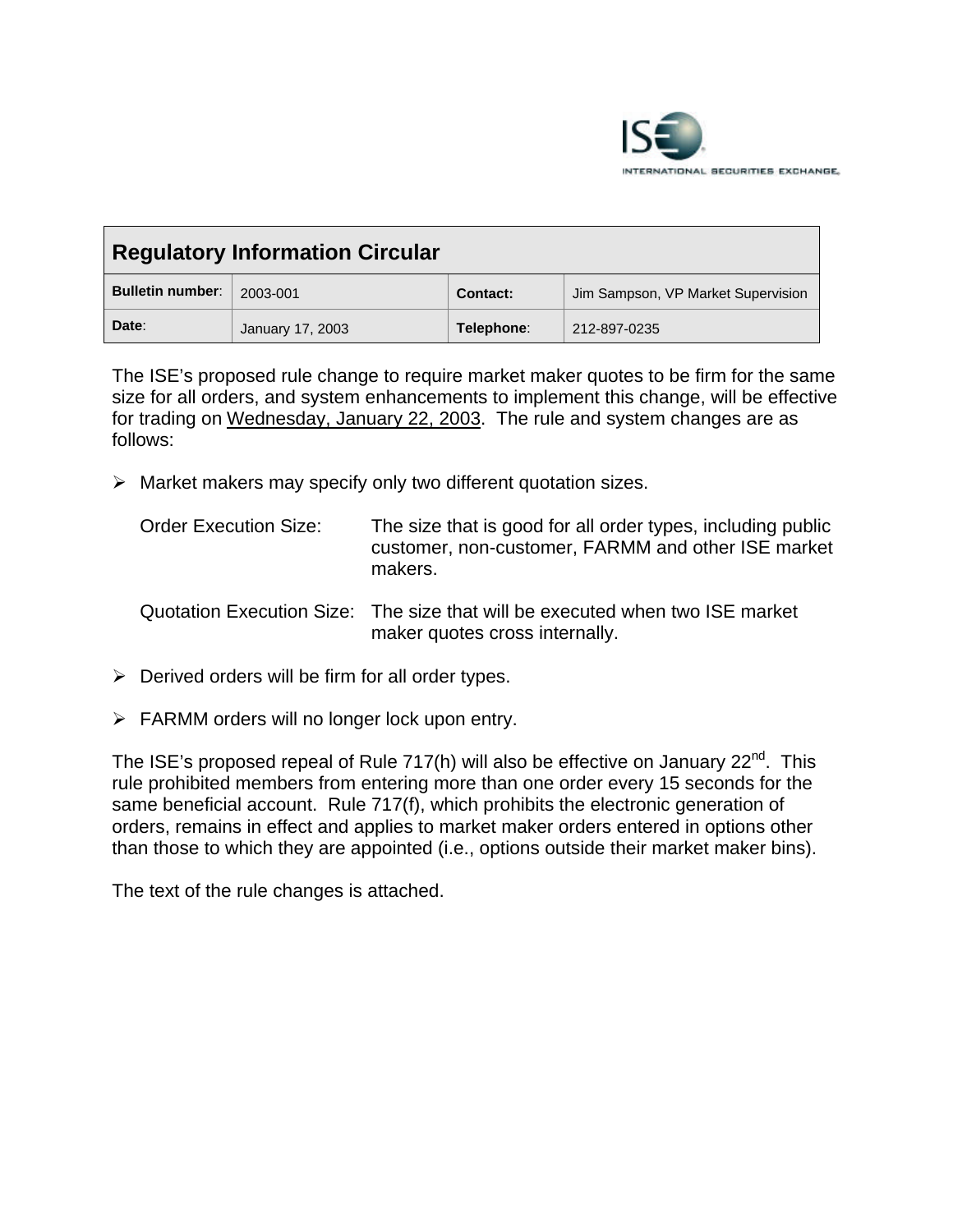Underlining indicates additions; [brackets] indicate deletions

## **Rule 717. Limitations on Orders**

\* \* \*

[(h) Multiple Orders for the Same Beneficial Account.

Member shall not cause the entry of more than one order every fifteen (15) seconds, for the account of the same beneficial owner in options on the same underlying security; provided, however that this shall not apply to multiple orders in different series of options on the same underlying security if such orders are part of a spread.]

## **Rule 804. Market Maker Quotations**

(a) *Options Classes.* A quotation only may be entered by a market maker, and only in the options classes to which the market maker is appointed under Rule 802.

(b) *Size Associated with Quotes.* A market maker's bid and offer for a series of options contracts shall be accompanied by the number of contracts at that price the market maker is willing to buy [from] or sell (i) upon receipt of an order ("Order Execution Size") and (ii) upon interaction with a quotation entered by another market maker on the Exchange ("Quotation Execution Size") [to (i) Public Customers (the "Public Customer Size") and (ii) Non-Customers (the "Non-Customer Size")]. Unless the Exchange has declared a fast market pursuant to Rule 704, a market maker may not initially enter an Order Execution Size [a bid or offer with a Public Customer] of less than ten (10) contracts. Where the size associated with a market maker's bid or offer falls below ten (10) contracts due to executions at that price and consequently the size of the best bid or offer on the Exchange would be for less than ten (10) contracts, the market maker shall enter a new bid or offer for at least ten (10) contracts, either at the same or a different price. Every market maker bid or offer must have a Quotation Execution [a Non-Customer] Size of at least one (1) contract.

(c) *Two-Sided Quotes.* A market maker that enters a bid (offer) on the Exchange must enter an offer (bid) within the spread allowable under Rule 803(b)(4).

(d) *Firm Quotes.* (1) Market maker bids and offers are firm for orders and Exchange market maker quotations [Public Customer Orders and Non-Customer Orders] both under this Rule and Rule 11Ac1-1 under the Exchange Act ("Rule 11Ac1-1") for the number of contracts specified [for each] according to the requirements of paragraph (b) above. Market maker bids and offers are not firm under this Rule and Rule 11Ac1-1 if:

> (i) a system malfunction or other circumstance impairs the Exchange's ability to disseminate or update market quotes in a timely and accurate manner;

(ii) the level of trading activities or the existence of unusual market conditions is such that the Exchange is incapable of collecting, processing, and making available to quotation vendors the data for the option in a manner that accurately reflects the current state of the market on the Exchange, and as a result, the market in the option is declared to be "fast" pursuant to Rule 704;

- (iii) during trading rotations; or
- (iv) any of the circumstances provided in paragraph (c)(3) of Rule

11Ac1-1 exist.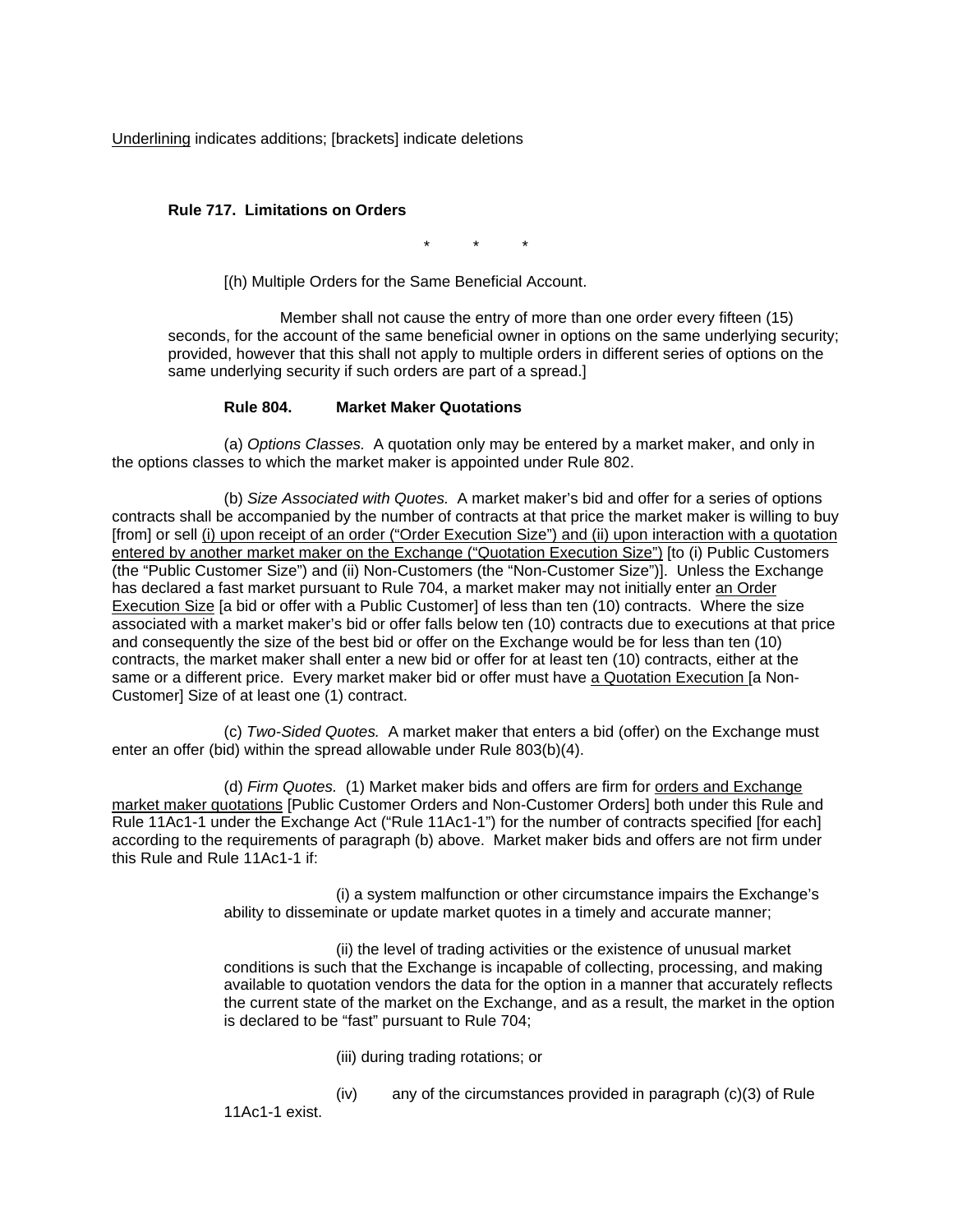(2) Within thirty seconds of receipt of an order [a Public Customer Order (Non-Customer Order)] to buy or sell an option in an amount greater than the Order Execution Size, or within thirty seconds of another Exchange market maker entering a quotation at a price executable against the market maker's quotation [Public Customer Size (Non-Customer Size)], that portion of the order equal to the Order Execution Size, or the Quotation Execution Size, as the case may be, [Public Customer Size (Non-Customer Size)] will be executed and the bid or offer price will be revised.

## **[***Supplementary Material to Rule 804*

.01 Notwithstanding the provisions of paragraph (b), for the "Enhanced Size Pilot" described in .02 below, a Primary Market Maker may not initially enter a bid or offer for a Public Customer of less than 100 contracts, and a bid or offer for Non-Customers (except for other market makers) of less than 50 contracts. Also for the purposes of the Enhanced Size Pilot, a Competitive Market Maker may not initially enter a bid or offer for a Public Customer of less than 50 contracts, and a bid or offer for Non-Customers (except for other market makers) of less than 25 contracts. Where the size associated with a market maker's bid or offer falls below such specified size, the market maker shall enter a new bid or offer for at least the specified size, either at the same or a different price.

.02 The Enhanced Size Pilot shall operate as follows:

(1) The Enhanced Size Pilot shall operate until October 31, 2002;

(2) Securities included in the Enhanced Size Pilot are options on: Nasdaq 100 Trust; Sun Microsystems; EMC Corp.; Qualcomm; Wells Fargo & Co.; Oracle; Lucent; Juniper Networks; Intel; AOL Time Warner; Tyco; Citigroup; Cisco; Applied Materials; Microsoft; General Electric; Broadcom; Nokia; Siebel Systems; Banc of America; Ciena; Dell; Fannie Mae; Motorola; Merrill Lynch; Nvidia; Xilinx; Amazon.com; Halliburton; Nextel Communications; J.P. Morgan Chase; ADC Telecommunication; Best Buy; Calpine; General Motors; and Hewlett Packard; and

- (3) The size requirements in the Enhanced Size Pilot will not apply:
	- (a) To options that expire beyond the nearest three expiration months;
	- (b) To "Deep-in-the-Money" options; or
	- (c) On an option's last three trading days prior to expiration.

03. For the purpose of this Rule, "Deep-in-the-Money" means all options with strike prices that are in the money by 12 percent or more in relation to the at-the-money strike price.]

\* \* \*

## **Rule 805. Market Maker Orders**

\* \* \*

[(c) *Exemptive Authority.* Until the earlier of (1) one year from the date on which the Exchange commences operations or (2) the date on which the Exchange opens all options Groups for trading, an Exchange official designated by the Board may grant market makers exemptions from the requirements of subparagraphs (b)(2) and (3) of this rule, subject to the following:

(1) If a market maker has only one Membership, and thus is assigned to only one Group, any exemption would end when the assigned Group is open for trading, regardless of the number of options classes that begin trading in the assigned Group;

(2) If a market maker has multiple Memberships, and thus is assigned to trading in more than one Group, the exemption would end when all the market maker's Groups are open